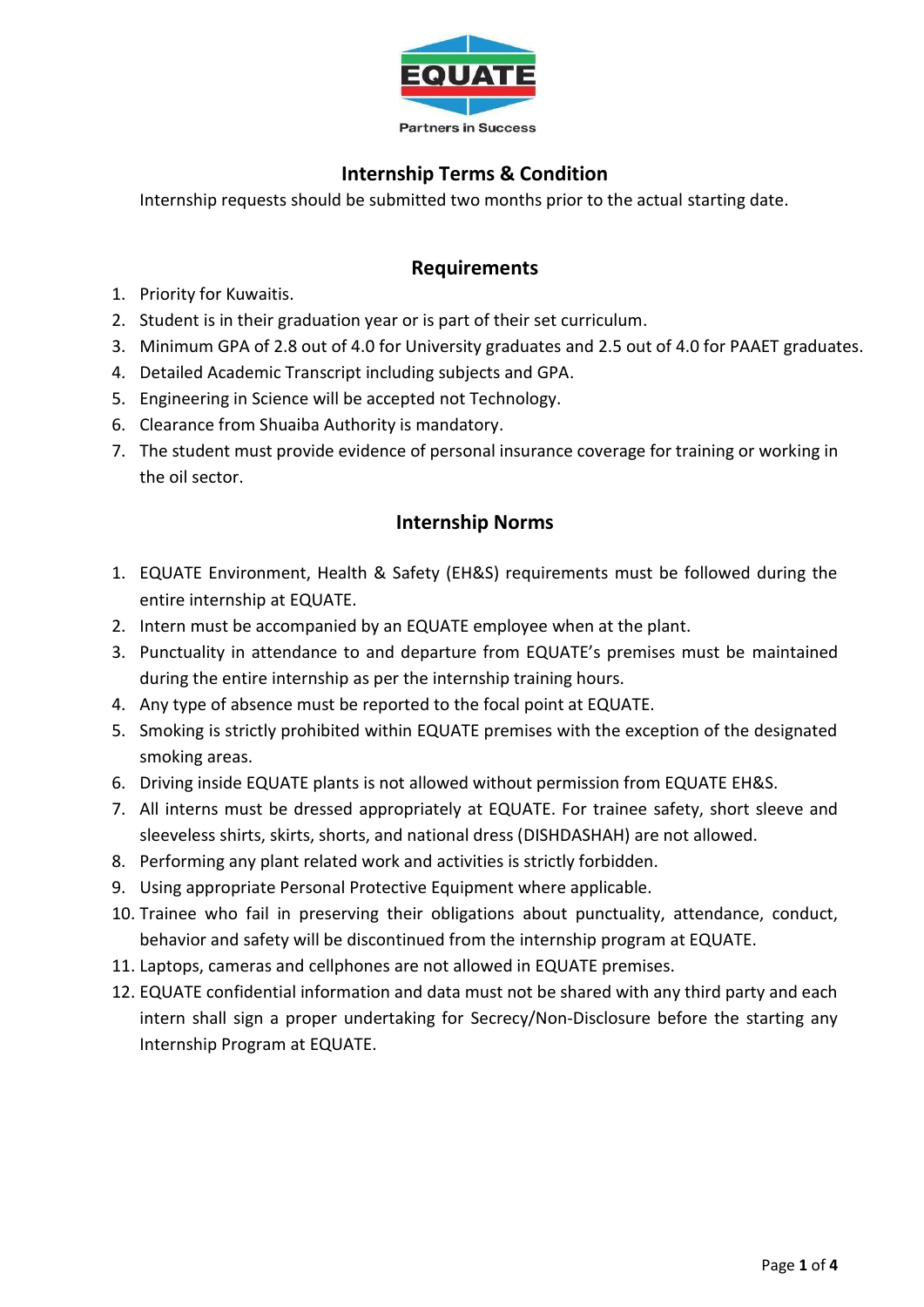

# **Internship Request**

| <b>Internship Details</b>                                     |                                                     |  |                                            |  |
|---------------------------------------------------------------|-----------------------------------------------------|--|--------------------------------------------|--|
| Organization requesting the<br>Internship                     | <b>Intern Name</b><br>(As per the Civil ID)         |  | <b>Intern Contact Number</b>               |  |
|                                                               |                                                     |  |                                            |  |
| <b>Purpose of Internship</b>                                  |                                                     |  |                                            |  |
|                                                               |                                                     |  |                                            |  |
| <b>Planned Duration</b>                                       | $\Box$ Spring<br>$\square$ Summer<br>$\square$ Fall |  |                                            |  |
| Planned Date (From & To)                                      |                                                     |  |                                            |  |
| <b>Intern's Details</b>                                       |                                                     |  |                                            |  |
| Nationality                                                   | $\Box$ Kuwaiti                                      |  |                                            |  |
| Academic Major (and minor if<br>any)                          |                                                     |  |                                            |  |
| GPA %                                                         |                                                     |  |                                            |  |
| <b>Focal Point at your Organization requesting Internship</b> |                                                     |  |                                            |  |
| <b>Mentor Name</b>                                            | Position                                            |  | <b>Contact Details</b><br>(Email & Number) |  |
|                                                               |                                                     |  |                                            |  |
| <b>EQUATE Focal Point</b>                                     |                                                     |  |                                            |  |
| Name                                                          | Position                                            |  | <b>Contact Details</b><br>(Email & Number) |  |
| Hamad Al-Sayegh                                               | HR-ILT Administrator                                |  | alabduhn@equate.com<br>+965 9923 5118      |  |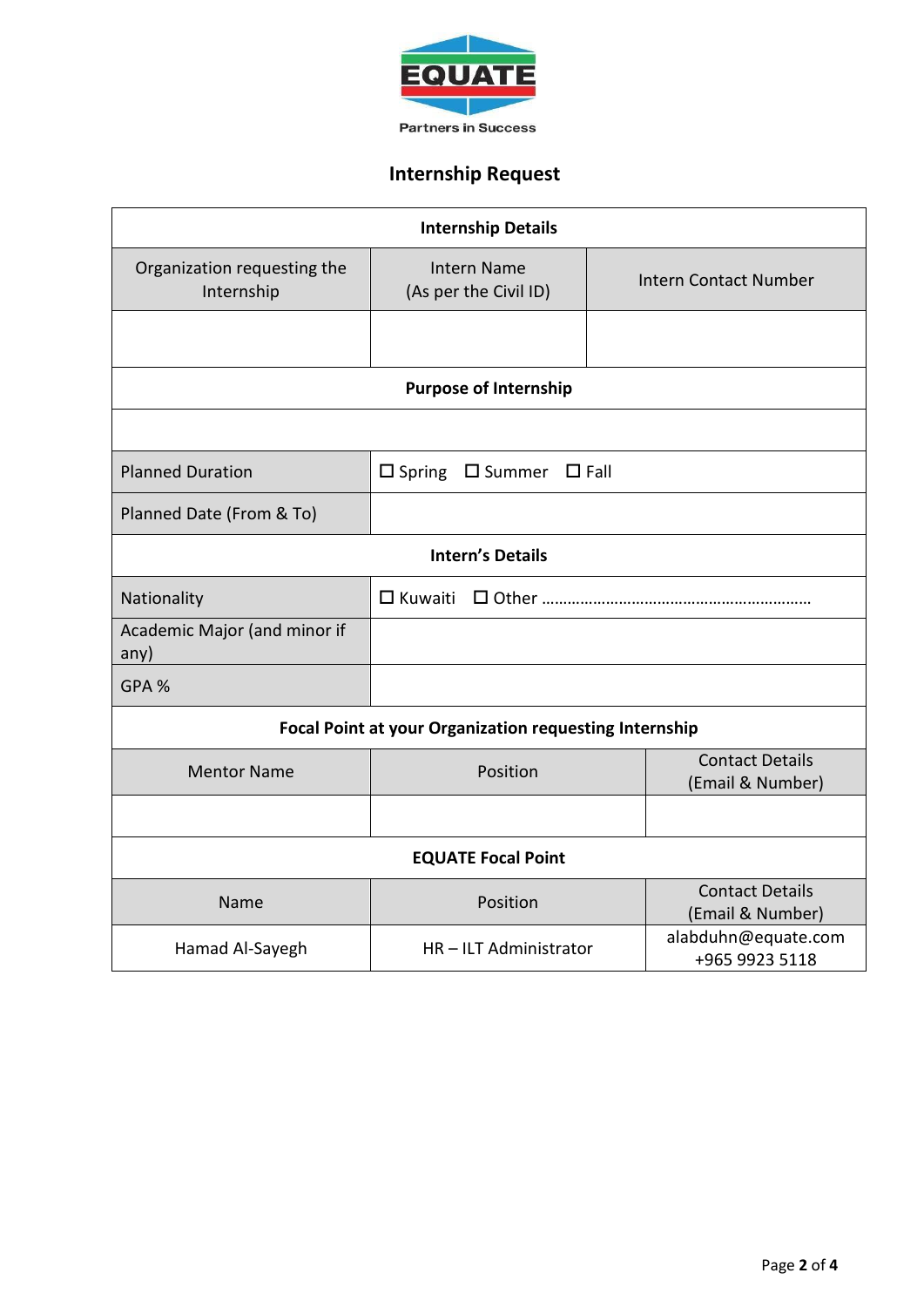

| <b>Assignment Details</b>                                                                                                                                                               |  |  |
|-----------------------------------------------------------------------------------------------------------------------------------------------------------------------------------------|--|--|
| Learning Objectives to be<br>covered during the internship:                                                                                                                             |  |  |
| Specific Skills and tasks to<br>complete during assignment<br>(e.g. at the end of the<br>assignment the trainee will be<br>able to include technical,<br>professional, relations  etc.) |  |  |

## **Declaration on Accuracy of Information:**

I the undersigned (name as perthe Civil ID) …………………………………………… hereby confirm that all of the information and statements in this application are accurate and true and I fully undstand that any false orforged information/document shall lead the termination of my internship at EQUATE.

## **Health status:**

| Do you have any health condition?<br>$Yes \Box \qquad No \Box$  |  |
|-----------------------------------------------------------------|--|
|                                                                 |  |
| Do you take any medicine currently?<br>$Yes$ $\Box$ $No$ $\Box$ |  |
|                                                                 |  |